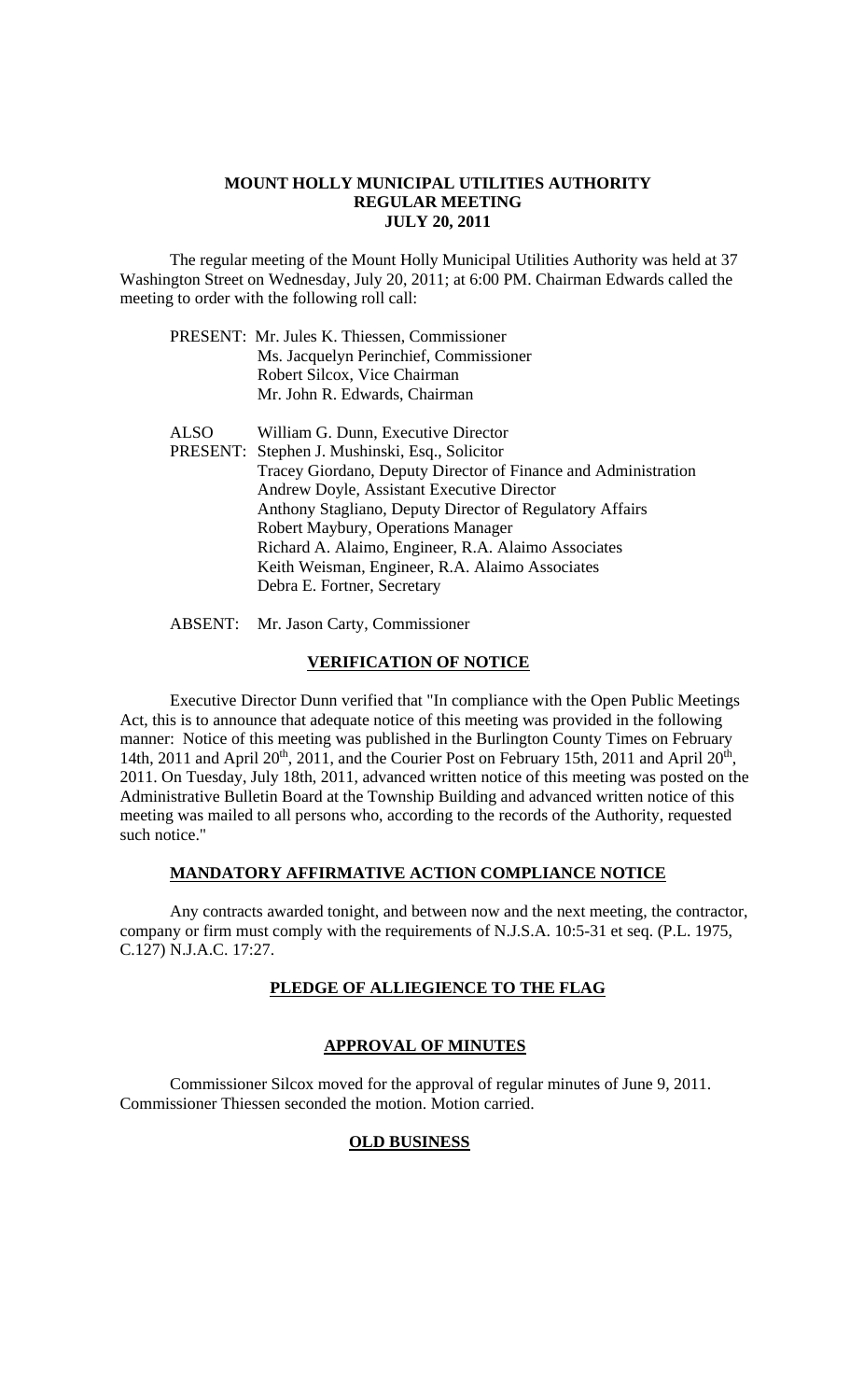#### **RESOLUTION 2011-66**

### **A RESOLUTION OF THE MOUNT HOLLY MUNICIPAL UTILITIES AUTHORITY APPROVING EXPENSE AND TRAVEL POLICY**

 Chairman Edwards asked if there are significant changes to the travel policy. Deputy Director of Regulatory Affairs Stagliano explained the language of the policy has basically remained the same. Mr. Stagliano stated the change is a breakdown in the deviation between the Board, the Executive Director, and other employees, along with the sixty mile window being removed. Chairman Edwards asked who is categorized as an "employee." Mr. Stagliano stated that includes anyone from plant management and below; the Executive Director falls under the criteria of the Board. Mr. Stagliano reported the Executive Director's travel would require prior Board approval unless it is for one day travel or an emergency situation.

Commissioner Silcox moved for the approval of Resolution 2011-66 Commissioner Thiessen seconded the motion. At the call of the roll, the vote was:

- AYES: Commissioner Thiessen, Commissioner Perinchief, Commissioner Silcox, Chairman Edwards
- NAYS: None

### **NEW BUSINESS**

### **RESOLUTION 2011-70**

## **A RESOLUTION OF THE MOUNT HOLLY MUNICIPAL UTILITIES AUTHORITY APPROVING THE FIRST AMENDMENT TO EMPLOYMENT AGREEMENT BETWEEN THE MOUNT HOLLY MUNICIPAL UTILITIES AUTHORITY AND WILLIAM G. DUNN**

 Chairman Edwards asked for an explanation of this amendment. Executive Director Dunn stated the amendment is for his vehicle allowance. Solicitor Mushinski clarified this allowance has always been part of the Executive Director's contract, this amendment just codifies it.

Commissioner Silcox moved for the approval of Resolution 2011-70. Commissioner Thiessen seconded the motion. At the call of the roll, the vote was:

AYES: Commissioner Thiessen, Commissioner Perinchief, Commissioner Silcox, Chairman Edwards

NAYS: None

### **SOLAR POWER DISCUSSION**

 Executive Director Dunn reported that he has talked to a minimum of twelve solar power professionals regarding solar power opportunities for the Authority. Mr. Dunn stated that he continues to have a lot of questions which go beyond our in house ability to handle. Therefore, the Authority needs a professional in this area to put together an entire package including financing, evaluation, contacts, expertise, etc. for solar power. Currently he has three professionals in the running with both the experience and the ability to create a package including an initial evaluation and the preparation of bid documents. Executive Director Dunn stated he has spent time recently studying the ramifications of using solar power and has found that the Authority would be saving approximately \$50,000 per year based on current numbers. Mr. Dunn stated that the Authority would be looking at an initial investment of about \$25,000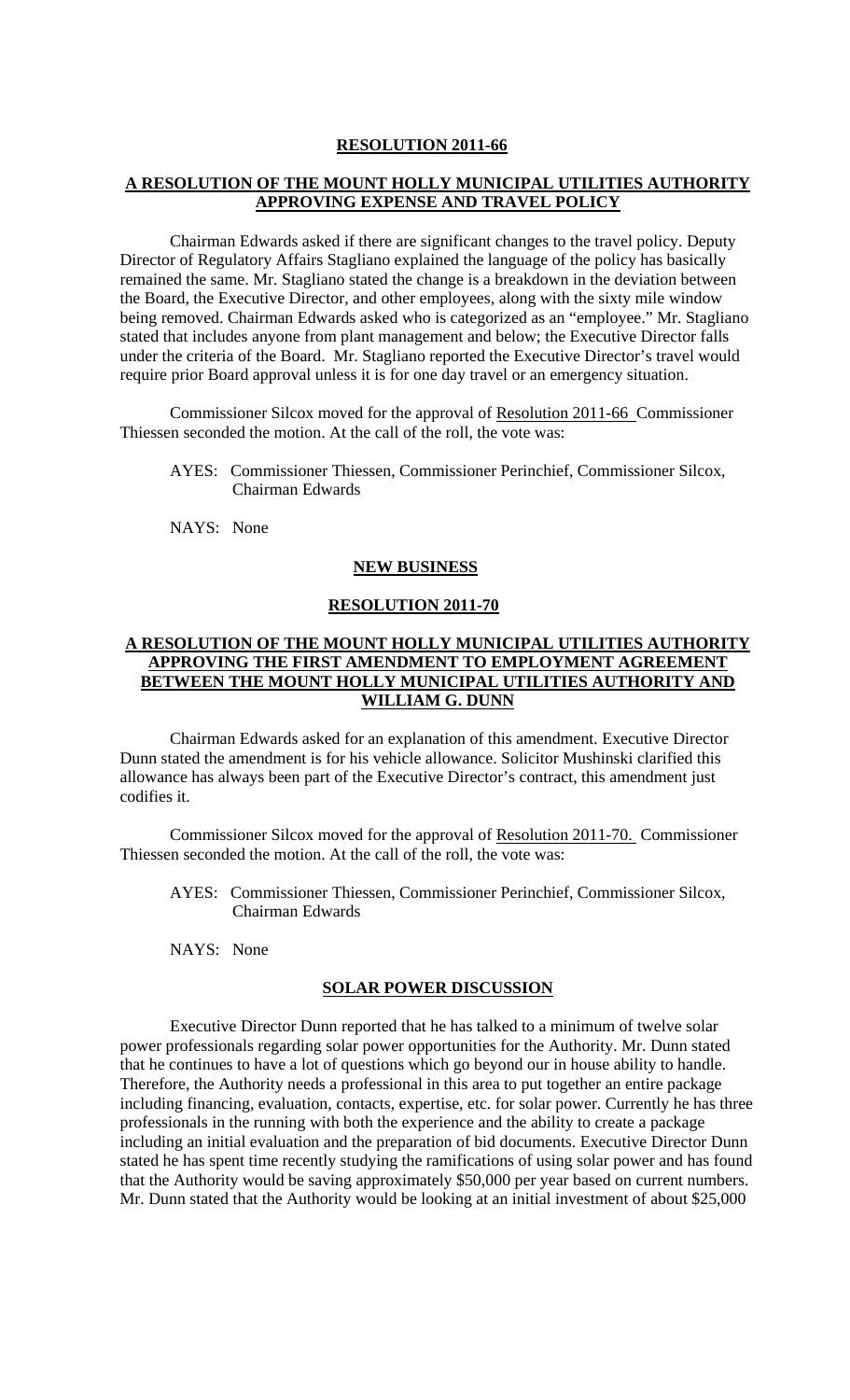that would eventually become part of the total contract. Chairman Edwards asked why the Authority is exploring the use of solar power. Commissioner Silcox voiced his concern regarding investing \$25,000 for a study that may not work out. Solicitor Mushinski clarified that at this point the Executive Director is only asking for permission to get proposals. This request does not require an investment and the Authority does not have to accept any of the proposals. Mr. Mushinski explained it boils down to the fact that the power system provider builds and manages the power supply at no out of pocket cost to the Authority. The only time the Authority would spend the \$25,000 is if an agreement is entered in to and then the Authority chooses to not move forward.

Commissioner Thiessen moved for a motion to allow the Authority to solicit proposals for solar power. Commissioner Silcox seconded the motion. Motion carried.

# **AGENDA MODIFICATION FOR PUBLIC SESSION**

Chairman Edwards discussed the request in the previous meetings board meeting to move "Matters to be Presented by the Public" before "Old Business." Commissioner Silcox stated he does not believe there is any reason to make the change. Commissioner Thiessen stated he believes the some members of the public may want the ability to question things before they are passed but since the heading can only be on the agenda once, the public would then not have the opportunity to comment on a heading after it was passed. Chairman Edwards stated there would be no motion for the change at this time. The agenda will remain as it is.

## **RESOLUTION 2011-65**

### **A RESOLUTION APPROVING THE OPERATING EXPENSES FOR THE MONTH OF JUNE 2011**

Commissioner Silcox moved for the approval of Resolution 2011-65. Commissioner Thiessen seconded the motion. At the call of the roll, the vote was:

 AYES: Commissioner Thiessen, Commissioner Perinchief, Commissioner Silcox, Chairman Edwards

NAYES: None

### **RESOLUTION 2011-65A**

### **A RESOLUTION APPROVING THE SEWER REFUNDS FOR THE MONTH OF JUNE 2011**

Commissioner Thiessen moved for the approval of Resolution 2011-65A Commissioner Silcox seconded the motion. At the call of the roll, the vote was:

AYES: Commissioner Thiessen, Commissioner Perinchief, Commissioner Silcox, Chairman Edwards

NAYS: None

### **RESOLUTION 2011-67**

### **A RESOLUTION APPROVING THE EXPENDITURES FOR THE MONTH OF JUNE 2011 FROM THE IMPROVEMENT AND REPLACEMENT FUND**

Commissioner Silcox moved for the approval of Resolution 2011-67. Commissioner Thiessen seconded the motion. At the call of the roll, the vote was:

AYES: Commissioner Thiessen, Commissioner Perinchief, Commissioner Silcox, Chairman Edwards

NAYS: None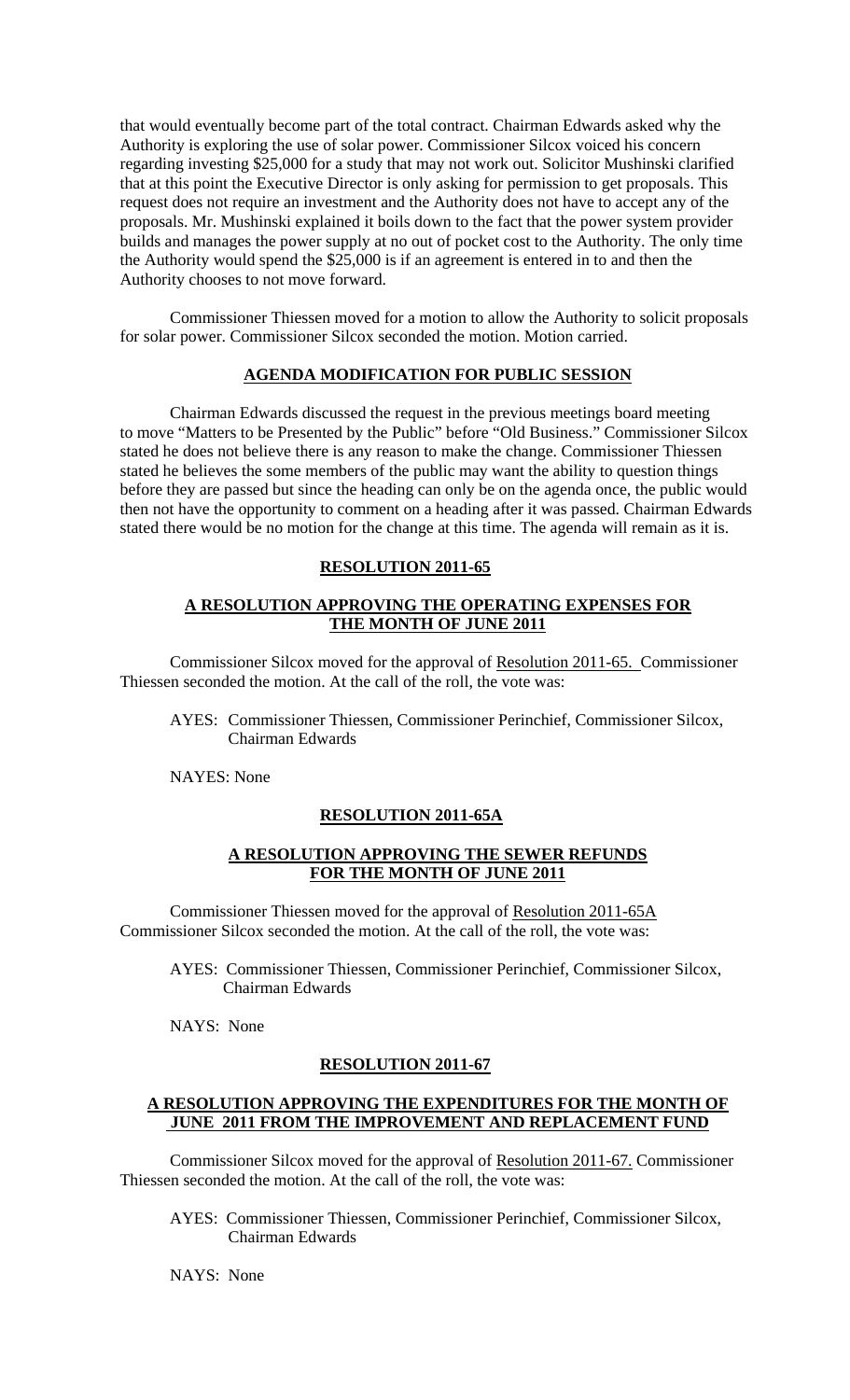### **RESOLUTION 2011-68**

## **A RESOLUTION APPROVING THE EXPENDITURES FOR THE MONTH OF JUNE 2011 FROM THE 2007-2010 PROJECT CONSTRUCTION FUND (PLANT EXPANSION)**

Commissioner Silcox moved for the approval of Resolution 2011-68. Commissioner Thiessen seconded the motion. At the call of the roll, the vote was:

AYES: Commissioner Thiessen, Commissioner Perinchief, Commissioner Silcox, Chairman Edwards.

NAYS: None

#### **RESOLUTION 2011-69**

### **A RESOLUTION APPROVING THE EXPENDITURES FOR THE MONTH OF JUNE 2011 FROM THE 2007-2010 CONSTRUCTION FUND (EDWARD STREET PUMP STATION)**

Commissioner Silcox moved for the approval of Resolution 2011-69. Commissioner Thiessen seconded the motion. At the call of the roll, the vote was:

AYES: Commissioner Thiessen, Commissioner Perinchief, Commissioner Silcox, Chairman Edwards

NAYS: None

### **COMMUNICATIONS**

 Executive Director Dunn reported he received a letter of appreciation from the State in which a comment was made that the DEP wishes they could bring the city of Trenton operators to the Mount Holly Municipal Utilities Authority to be trained.

 Executive Director Dunn discussed the contract the Authority has with Hainesport Township regarding the Hainesport Project. When the contract was settled it was agreed that residents had seven years to hook up to the public sewer system. That time has now passed and the Authority has approximately 100 residents who have never hooked up. Recently, the Authority sent letters to those residents advising them they have ninety days to hook up. Chairman Edwards asked Executive Director Dunn if he has spoken to Hainesport Township about the remaining residents. Mr. Dunn stated he has. Chairman Edwards asked what recourse the Authority has for the residents not hooked up. Solicitor Mushinski explained he needs to review a copy of the agreement so that the Authority can come up with a plan of action.

 Chairman Edwards asked if all employees who had been addressed in the DEP letter of appreciation previously mentioned had received a copy in their files. Executive Director Dunn responded they had. Chairman Edwards said thank you and good work to Assistant Executive Director, Doyle, and Operations Manager, Maybury.

## **MATTERS TO BE PRESENTED BY THE PUBLIC**

There were no matters to be presented by the public.

### **REPORT OF THE EXECUTIVE DIRECTOR**

There was nothing further for the Executive Director to report..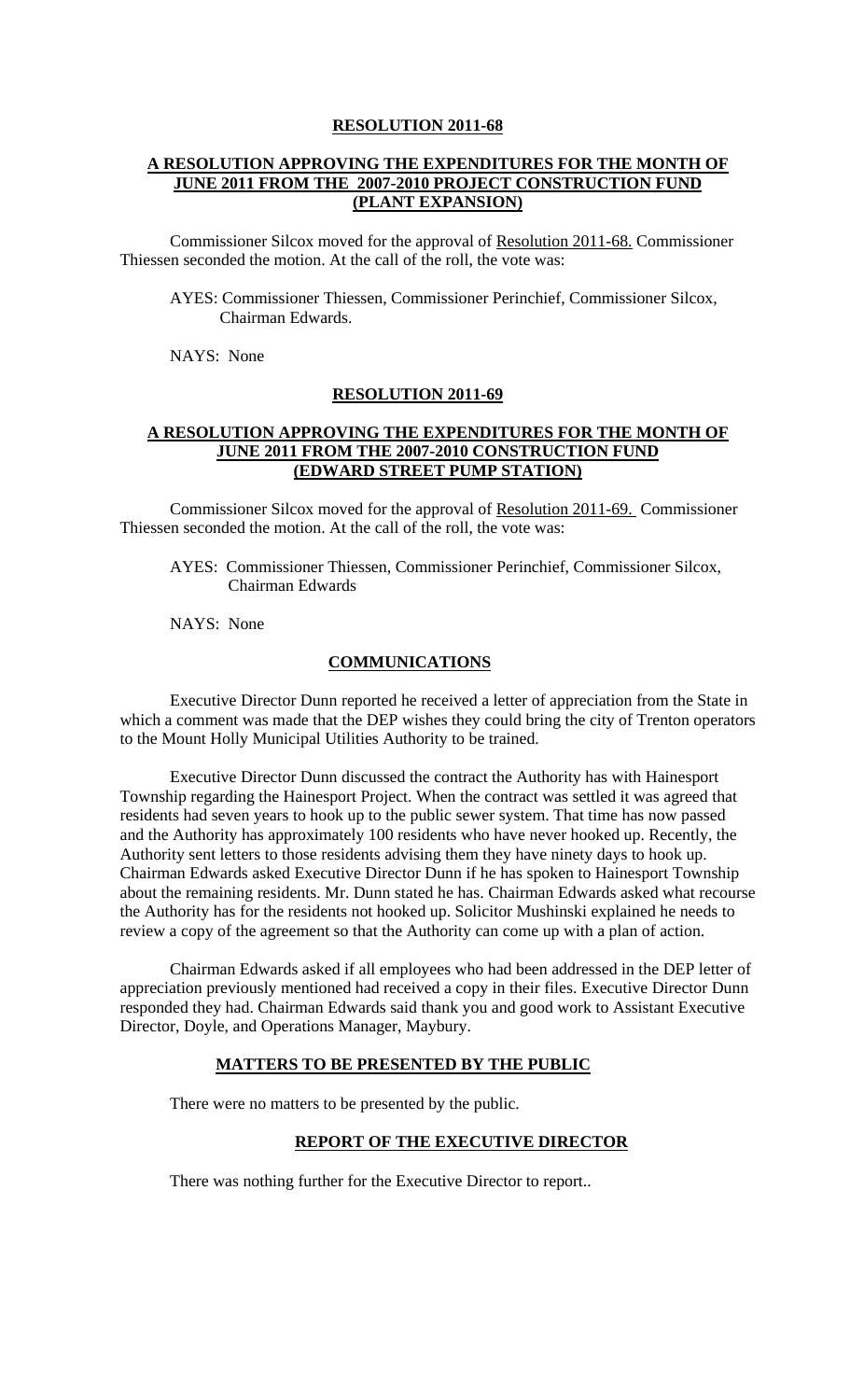# **REPORT OF THE ENGINEER**

The report of the Engineer was received.

# **REPORT OF THE DEPUTY DIRECTOR FOR PLANT OPERATIONS**

The report of the Deputy Director for Plant Operations was received.

## **REPORT OF THE DEPUTY DIRECTOR FOR REGULATORY AFFAIRS**

 The Report of the Deputy Director for Regulatory Affairs was received. Deputy Director for Regulatory Affairs Stagliano reported July was a busy month for inspections thus far. The results of those inspections will be available on the July report which will be presented at the August 2011 Board Meeting. Mr. Stagliano reported Edward Street and Maple Avenue have met all criteria and are closing.

## **REPORT OF THE SOLICITOR**

Solicitor Mushinski stated he has one item for closed session.

# **REPORT OF THE DEPUTY DIRECTOR OF FINANCE AND ADMINISTRATION**

The Report of the Deputy Director of Finance and Administration was received.

## **REPORT OF TREASURER**

There was nothing further to report.

# **AUTHORITY STATUS REPORT OF NEW TREATMENT FACILITY**

There was nothing further to report in regards to the status of the new treatment facility.

## **OTHER NEW BUSINESS**

There was no other new business.

## **MATTERS TO BE PRESENTED BY THE COMMISSIONERS**

 Commissioner Thiessen asked what the emergency repairs on Branch Street were. Executive Director Dunn reported a repair had been made years ago and subsequently there have been settlement issues.

# **EXECUTIVE SESSION**

 Commissioner Silcox moved for the approval of Resolution 2011-71. Commissioner Thiessen seconded the motion.

 At 6:45 PM the Authority Commissioners retired to Executive Session for a discussion involving contract matters.